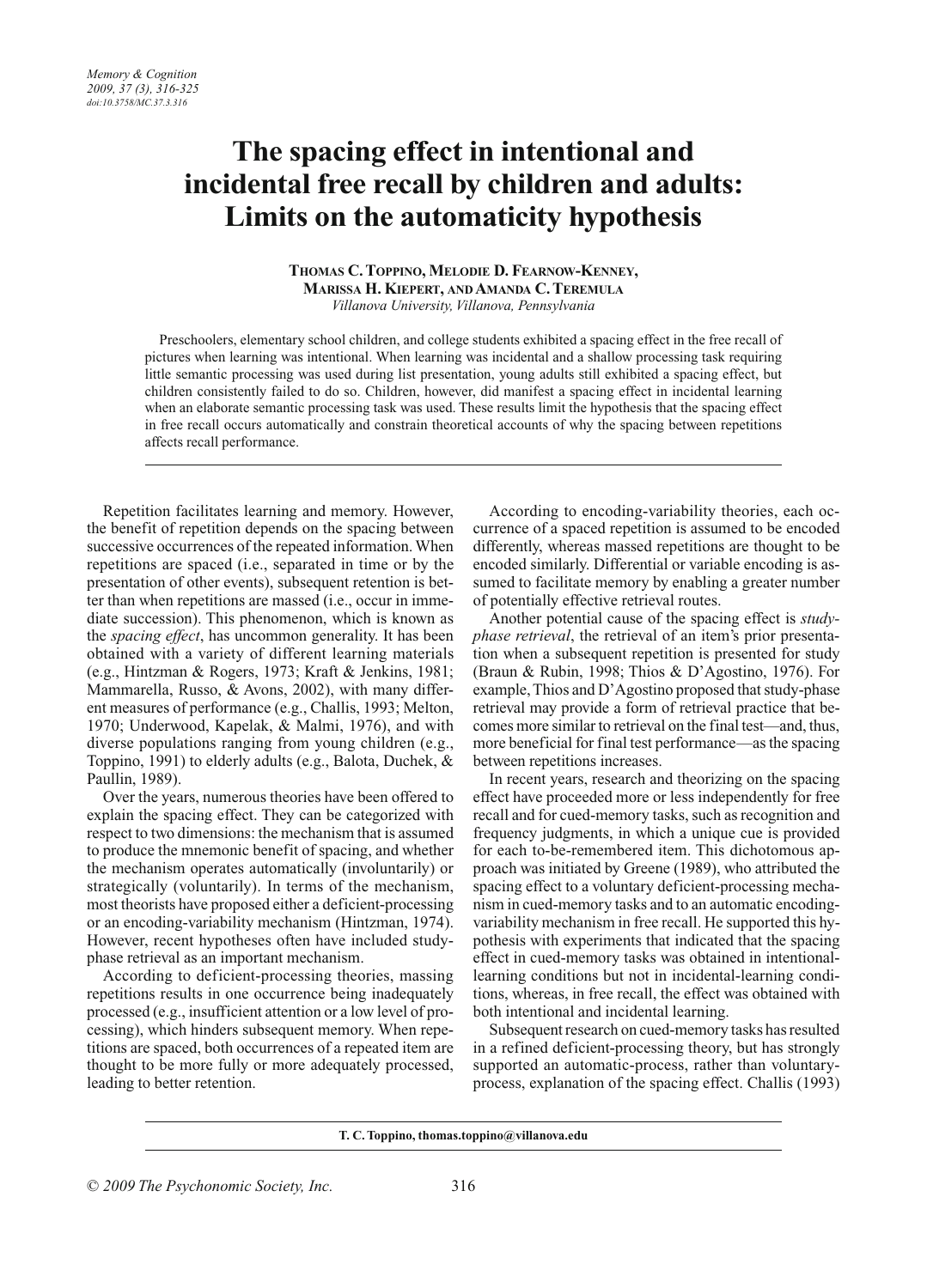noted that Greene (1989) had used an orienting task in his incidental-learning conditions that did not require semantic processing. When Challis induced semantic processing of words during incidental learning, he obtained a spacing effect in cued memory tasks. Russo, and his colleagues (Mammarella, Avons, & Russo, 2004; Mammarella, Russo, & Avons, 2002; Russo & Mammarella, 2002; Russo, Parkin, Taylor, & Wilks, 1998) repeatedly obtained a spacing effect in cued-memory tasks following incidental learning, and their results have clarified the role played by the type of processing during learning. For example, Russo and Mammarella showed that, although structural/perceptual processing inhibits the spacing effect in cued memory of meaningful words, it produces a spacing effect when materials are not conducive to semantic processing (e.g., nonwords).

The dominant theoretical view that has emerged from this cued-memory research is an automatic deficientprocessing account based on short-term priming and transfer-appropriate processing (Challis, 1993; Russo et al., 1998). It is assumed that the first occurrence of a repeated item automatically primes its second occurrence, and that the degree of processing that an item receives on its second occurrence is inversely related to its level of activation from priming. The spacing effect occurs because activation from priming should be greatest for massed repetitions and should decline with increasing spacing. When retrieval conditions are conducive to conceptually driven or semantic processing (e.g., when semantically meaningful materials, such as words, are the to-be-remembered items), the effective mechanism is assumed to be semantic priming (Challis, 1993). However, when conceptually driven or semantic processing is precluded (e.g., by the use of materials that do not support semantic processing), the spacing effect is thought to be mediated by short-term perceptual priming (Mammarella et al., 2004; Russo et al., 1998).

In the case of free recall, there is less agreement about the mechanism underlying the spacing effect. Deficientprocessing and study-phase retrieval accounts continue to be viable and receive some support (e.g., Braun & Rubin, 1998; Van Strien, Verkoeijen, Van der Meer, & Franken, 2007). However, theorizing has tended to focus on the role of contextual information because it seems to distinguish between free recall and cued-memory tasks. That is, contextual cues are thought to play a major role in free recall, whereas their role is greatly reduced in cued-memory tasks in which target-specific cues are thought to dominate.

As part of his component-levels theory, Glenberg (1979) proposed a contextual variability account of the spacing effect in free recall. He assumed that contextual elements are automatically encoded with target information, and that contextual elements spontaneously change with the passage of time and other events. Thus, as the spacing between repetitions of an item increases, the number of different contextual cues encoded with the item on successive occasions will also increase. This should be sufficient to enhance free recall performance by increasing the likelihood of encountering previously encoded contextual cues at retrieval.

Greene (1989) suggested a variant of the contextual variability hypothesis that includes study-phase retrieval, and subsequent theorists have elaborated on this idea (Raaijmakers, 2003; Verkoeijen, Rikers, & Schmidt, 2004). Although study-phase retrieval has been proposed as a mechanism that is sufficient for directly producing the spacing effect for reasons that were described earlier (Braun & Rubin, 1998; Thios & D'Agostino, 1976), it plays a secondary role when combined with contextual variability. Contextual variability continues to provide the primary explanation for why the spacing of repetitions benefits free recall, but in this version of the theory, it is assumed that contextual elements must be encoded with a single representation of the target item rather than being distributed across multiple representations. Study-phase retrieval of an item's first presentation at the time of its second occurrence presumably is required for new contextual elements to be added to the previously established representation. If study-phase retrieval were to fail, a new, independent representation would be formed, and the spacing effect would be eliminated.

Although there is no clear consensus about the cause of the spacing effect in free recall, it is widely held that the spacing effect is produced by a fundamental mechanism that operates automatically. This hypothesis has overwhelming support from at least four separate lines of converging evidence. First, a number of experiments have demonstrated that young adult learners exhibit a spacing effect in free recall under incidental-learning conditions that are thought to preclude the use of study strategies (e.g., Jensen & Freund, 1981; Shaughnessy, 1976; Toppino & Bloom, 2002; Verkoeijen, Rikers, & Schmidt, 2005). Second, Russo et al. (1998) found that requiring young adults to engage in a tone detection task during list presentation impaired overall free recall relative to a focused-attention condition (no secondary task), but it did not alter the spacing effect. Third, fast presentation rates that should limit the time available for the execution of voluntary processes during learning reduce the overall level of recall by young adult learners, but they do not attenuate the spacing effect (e.g., Glanzer, 1969; Melton, 1970).

A fourth line of research supporting an automatic process explanation of the spacing effect has investigated free recall in children for whom memory development between the preschool years and adolescence is marked by increasingly effective use of mnemonic strategies (Schneider & Bjorklund, 1998). Although very young children (preschoolers) show clear evidence of strategy use in some tasks, they do not spontaneously use effective strategies in list-learning tasks, such as those employed in research on the spacing effect (Pressley & Hilden, 2006). Even when the precursors of strategies are observed in preschoolers, they typically have no effect on memory performance (e.g., Baker-Ward, Ornstein, & Holden, 1984; Ornstein, Baker-Ward, & Naus, 1988). However, by their early elementary school years, children spontaneously exhibit effective rehearsal strategies, and by around fourth grade, they also employ more sophisticated organizational strategies (Schneider & Bjorklund, 1998).

Support for an automatic-process explanation of the spacing effect in free recall is provided by findings that preschool children exhibit a spacing effect (Rea & Mo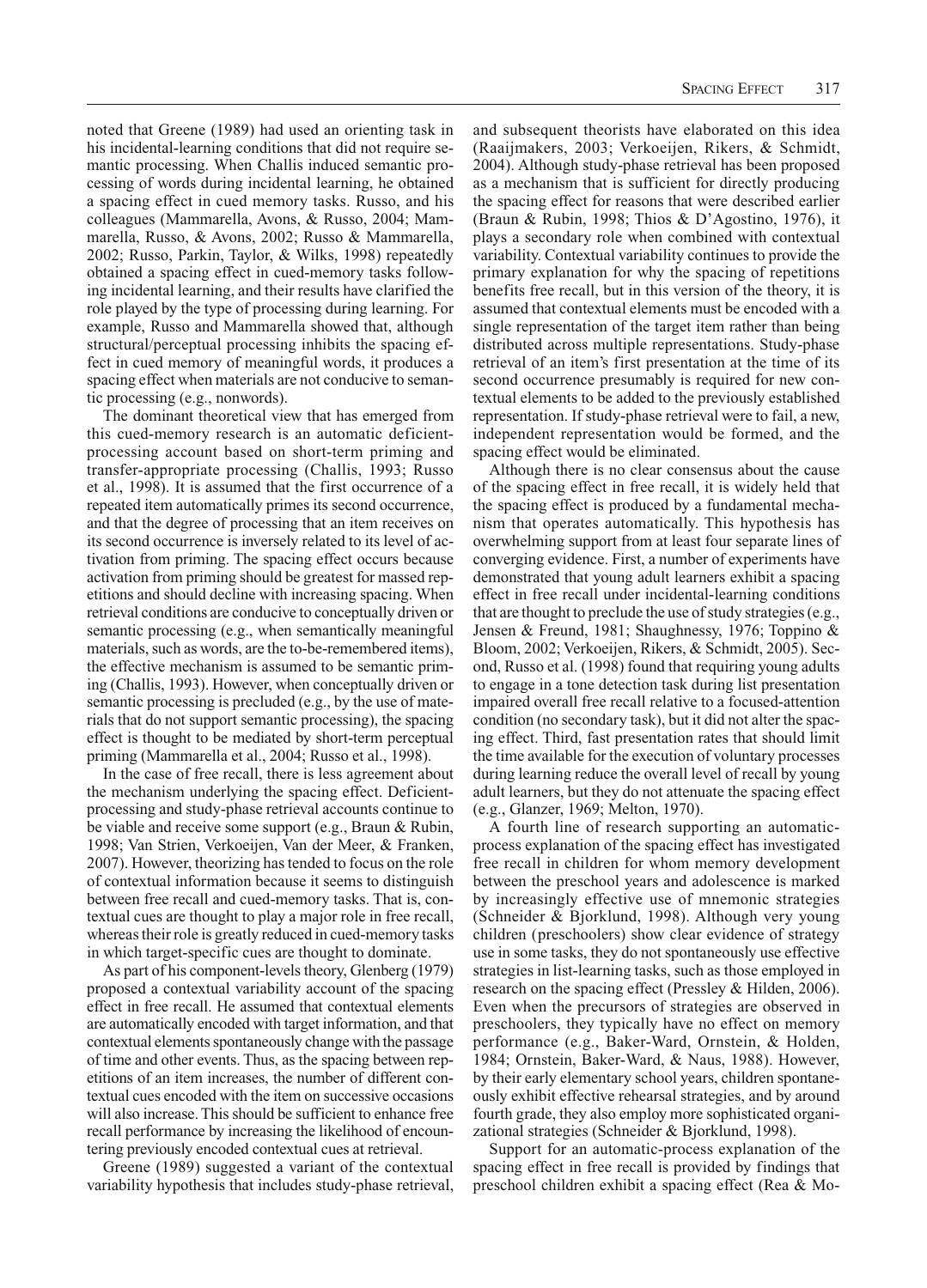digliani, 1987; Toppino, 1991, 1993), and that the spacing effect in free recall seems to remain invariant from preschool through late elementary school, a period that is characterized by striking increases in strategic sophistication (Rea & Modigliani, 1987; Toppino, 1991; Toppino & DeMesquita, 1984). Perhaps the most compelling evidence for an automatic-process explanation of the spacing effect was provided by Toppino (1991, Experiment 2), who examined the spacing effect in 3- and 4-year-olds. Lists consisted of series of pictures of common objects that the children subsequently tried to free recall. The lists were presented for study at the rate of 1, 2, or 5 sec per item. Some investigators (e.g., Stoff & Eagle, 1971; Wilkinson & Koestler, 1983) have suggested that a 1-sec presentation rate may be fast enough to prevent adults from using a voluntary strategy. Given that voluntary strategies take time to execute, it seems inconceivable that children as young as 3 years of age could make voluntary decisions about how to process each item when a 1-sec rate is used. Nevertheless, 3- and 4-year-olds exhibited a spacing effect that was unattenuated, even at the fastest presentation rate.

The present investigation began with a study of the spacing effect in free recall by preschool and fifth-grade children under conditions of intentional and incidental learning. Naturally, we expected to obtain further support for the automaticity hypothesis. That is, both age groups were expected to exhibit a spacing effect in both intentional- and incidental-learning conditions. Although this may appear to have been an exercise in confirming the obvious, the sheer paucity of research on the spacing effect with children suggested to us that additional, converging evidence was desirable. We found that children in neither age group exhibited a spacing effect following incidental learning. This surprising finding was examined further in subsequent studies.

# **EXPERIMENT 1**

# **Method**

**Participants and Design**. The participants were 72 preschool children (mean age  $= 54.6$  months, range  $= 43-61$  months) and 72 fifth-grade children (mean age  $= 131.8$  months, range  $= 123-148$ months) who attended preschools and elementary schools in suburban Philadelphia. The experiment used a  $2 \times 3 \times 2$  mixed factorial design with two grade levels, three levels of repetition/spacing (repeated items, with either massed or spaced presentations, and oncepresented items), and two learning conditions. Repetition/spacing was varied within participants, and grade level and learning condition were between-participants variables. For each combination of grade level and learning condition, 3 children were assigned to each of 12 experimental lists, resulting in 36 children in each of the four between-participants conditions. The data from an additional 4 preschoolers and 1 fifth grader were discarded and replaced as a result of outside interruptions or inability to correctly perform the task.

**Materials**. In preparing experimental lists, we first created two list structures, each consisting of 21 positions, or slots. The first 3 and last 3 positions were reserved for once-presented primacy and recency buffers, respectively. In the middle portion of each list structure, 3 slots were reserved for experimental once-presented items and 12 for the presentation of repeated items. Of these 12, 6 were reserved for the two presentations of three massed-presentation (MP) items and 6 for the two occurrences of three spaced- or distributed presentation (DP) items. The presentations of each MP item occurred in immediate succession, separated by the presentation of no other items. The occurrences of each DP item were separated by three presentations of other items. In order to control for extended recency effects, which are sometimes obtained in free recall (e.g., Underwood, 1969), the mean serial positions of the second occurrences of MP and DP items were equated with each other and with the mean serial positions of the once-presented items.

List items consisted of 15 black-and-white line drawings of common objects known to be familiar to young children. The pictures bore no strong perceptual, semantic, or phonemic (in the case of their labels) relationship to each other.

Final lists were created in the following manner: The first list involving each structure was constructed by randomly assigning pictures (i.e., once-presented items, MP items, DP items, primacy buffers, recency buffers) to experimental conditions, and then to slots reserved for that type of item in the structure. A Latin-square counterbalancing principle was then used to construct the remaining lists with each structure by rotating items among the three levels of repetition/spacing (once-presented, MP, DP). This ensured that, across lists, each picture served equally often in each repetition/ spacing condition.

As we will describe below, pictures were eventually presented on one side or the other of a CRT display. The positioning of the pictures (left or right side of the screen) was determined randomly with the following constraints: (1) Repetitions of a single picture had to occur on the same side of the screen; (2) across lists constructed from the same list structure, each type of item appeared on each side of the screen an equal number of times; and (3) no more than 5 successive pictures could occur on the same side of the screen.

**Procedure**. The children participated individually. They heard a standard set of instructions that explained the task as a "guessing game with pictures." The pictures were presented on a screen that was located directly in front of the children. The children were informed that some pictures would be seen only once, whereas others would appear twice. They were also told that some pictures would appear on the left side of the screen, whereas others would appear on the right. The pictures were presented at a rate of 1 picture every 6 sec, with each picture appearing on-screen for 2 sec, followed by a 4-sec blank interval. The children were instructed to make their guesses during the blank interval by pointing to the side of the screen on which they thought the next picture would appear. When the next picture did appear, the children could determine whether or not their guess was correct. The children were instructed not to say the name of the picture when it appeared.

A short practice list was presented at this point to ensure that the children understood the procedure. There was no recall test following the practice list. The children were then informed that they would now see a much longer list of pictures. Children in the incidental learning conditions received no further instructions, whereas children in the intentional-learning conditions were informed of the recall test that would follow the experimental list, and they were encouraged to try very hard to remember the pictures. Following presentation of the experimental list, there was a 2-min period of free recall, during which the children tried to name the pictures they had seen.

#### **Results**

Figure 1 presents the mean percentage of correct free recall, as a function of learning condition (intentional vs. incidental), grade level, and repetition/spacing. The latter was actually a combination of two logically separable factors: repetition (once-presented vs. repeated) and the spacing between repetitions (MP vs. DP). Although we were primarily concerned with the effect of spacing, the effect of repetition was important for interpreting the former. A failure to find that spacing alters the effect of repetition (no spacing effect) would be much less interesting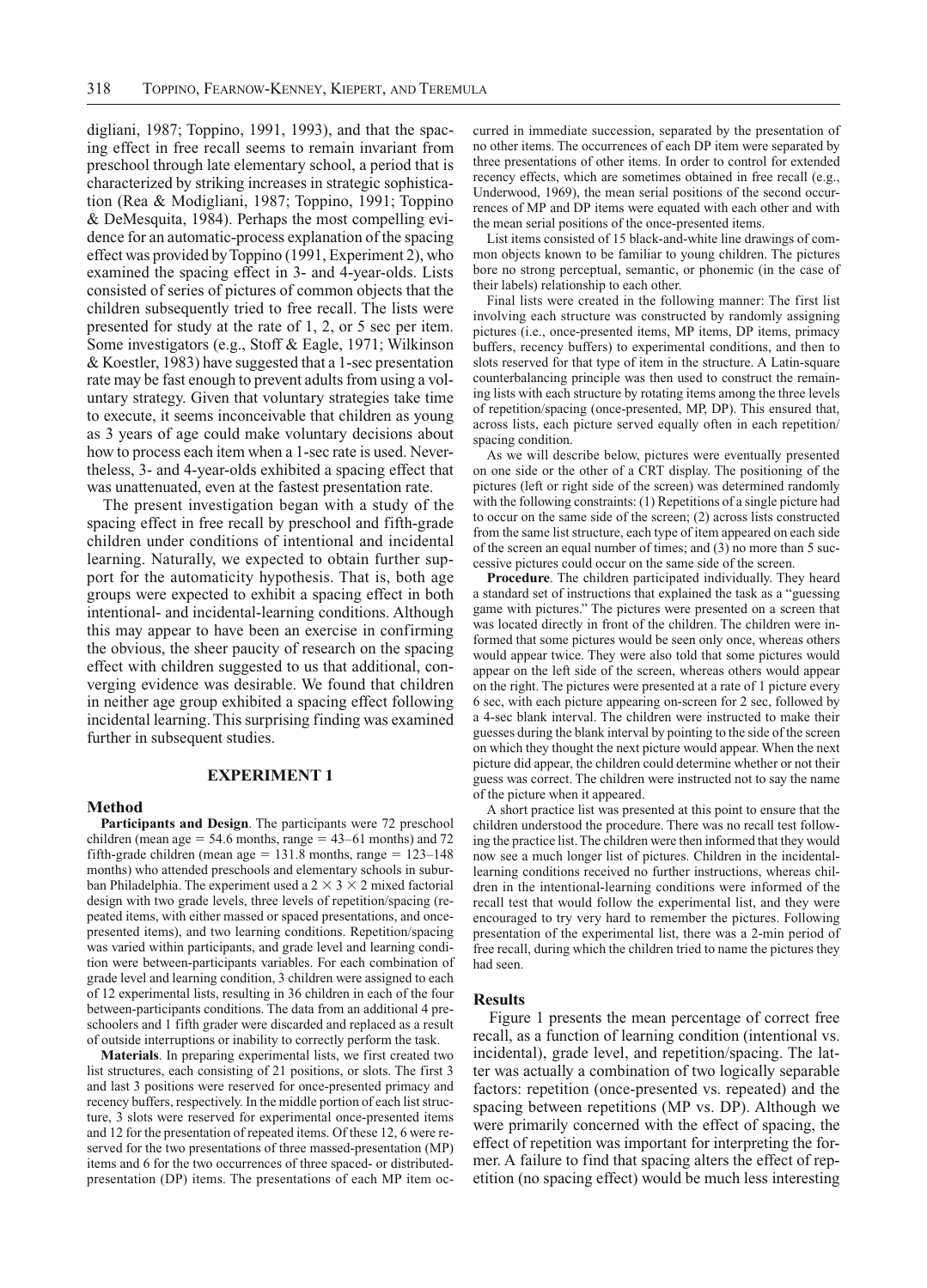

**Figure 1. Mean percentage of correct free recall in Experiment 1 for fifth-grade children and preschool children in intentional learning conditions (top panel) and incidental-learning conditions (bottom panel). 1P, once-presented items. Error bars represent 1** *SEM***.**

if the experimental conditions did not yield an effect of repetition in the first place. Therefore, the effects of spacing and of repetition were examined in separate three-way ANOVAs. Significance was set at  $p = 0.05$  for all analyses in this study, unless otherwise stated.

The primary analysis examined the percentage of correct free recall, as a function of grade level, learning condition, and the spacing between repetitions (MP vs. DP) in a  $2 \times 2 \times 2$  mixed ANOVA with repeated measures on the last factor. Significant main effects were obtained for grade level  $[F(1,140) = 14.86, MS_e = 713.05]$ , indicating better recall for the fifth graders than for the preschoolers, and learning condition  $[F(1,140) = 16.04, MS_e$ 713.05], indicating better recall for intentional- than for incidental-learning conditions. In addition, the fifth graders benefited more than did the preschoolers from intentional learning; this was reflected in the reliable grade level  $\times$  learning condition interaction  $[F(1,140) = 10.51]$ ,  $MS_e = 713.05$ .

The most important findings were that the main effect of spacing was not reliable  $[F(1,140) = 1.92, MS_e = 662.95]$ , but that there was a significant interaction between spacing and learning condition  $[F(1,140) = 3.97, MS_e = 662.95]$ . A spacing effect was obtained in the intentional-learning condition  $[t(71) = 2.55]$ , with DP items being recalled better than MP items. However, no spacing effect was observed under incidental-learning conditions  $[t(71) =$ 0.41]. Finally, neither the grade level  $\times$  spacing interaction nor the three-way interaction involving grade level, learning condition, and spacing approached significance  $[both F<sub>S</sub>(1,140) < 1.00, MS<sub>e</sub> = 662.95].$ 

The second analysis was identical to the first, except that repetition (once-presented vs. twice-presented items) was substituted for spacing in a three-way ANOVA that also involved grade level and learning condition. For the purpose of this analysis, recall of twice-presented items was computed as the mean of the MP and DP conditions for each child. Most of the results were similar to those in the previous analysis and will not be repeated here. The most important finding was that repeated items  $(M = 40.45)$  were recalled significantly better than oncepresented items ( $M = 20.01$ ) [ $F(1,140) = 76.09$ ,  $MS_e$ 395.13]. Although the interaction between repetition and learning condition approached significance, the repetition effect was reliable with both intentional learning  $[t(71) =$ 7.00] and incidental learning  $[t(71) = 5.28]$ . No other interaction approached significance  $[Fs(1,140) < 1.25,$  $MS_e = 395.13$ .

### **Discussion**

The results indicated that, in the intentional-learning conditions, the preschool children and the fifth graders exhibited a clear spacing effect. Taken alone, this finding is consistent with the hypothesis that the spacing effect is produced by an automatic mechanism, because the effect was obtained consistently across an age range in which sophistication in mnemonic strategies shows marked changes. However, the surprising fact that the spacing effect was eliminated in the incidental-learning conditions offers strong evidence against the automaticity hypothesis. It should be noted that the effect of repetition was not eliminated by incidental learning. Repeated items were recalled significantly better than once-presented items, regardless of whether learning was intentional or incidental. Only the effect of spacing between repetitions was influenced by the type of learning condition.

Previous developmental work on the spacing effect has, consistent with the intentional-learning results of the present experiment, demonstrated a spacing effect with very young children (e.g., Toppino, 1991, 1993) and developmental invariance from preschool through late elementary school (e.g., Rea & Modigliani, 1987; Toppino & DeMesquita, 1984). All of these studies employed intentionallearning conditions. In contrast, we are unaware of any prior investigation of the spacing effect with children that has used incidental learning. However, the fact that the children in the present experiment failed to produce a spacing effect in incidental learning is at odds with a number of studies involving adult participants (e.g., Jensen & Freund, 1981; Shaughnessy, 1976; Toppino & Bloom, 2002; Verkoeijen et al., 2005). Our findings also appear to be inconsistent with the wider body of research reviewed in the introduction, which converges strongly on the conclusion that the spacing effect in free recall is mediated by an involuntary, automatic mechanism in adult learners.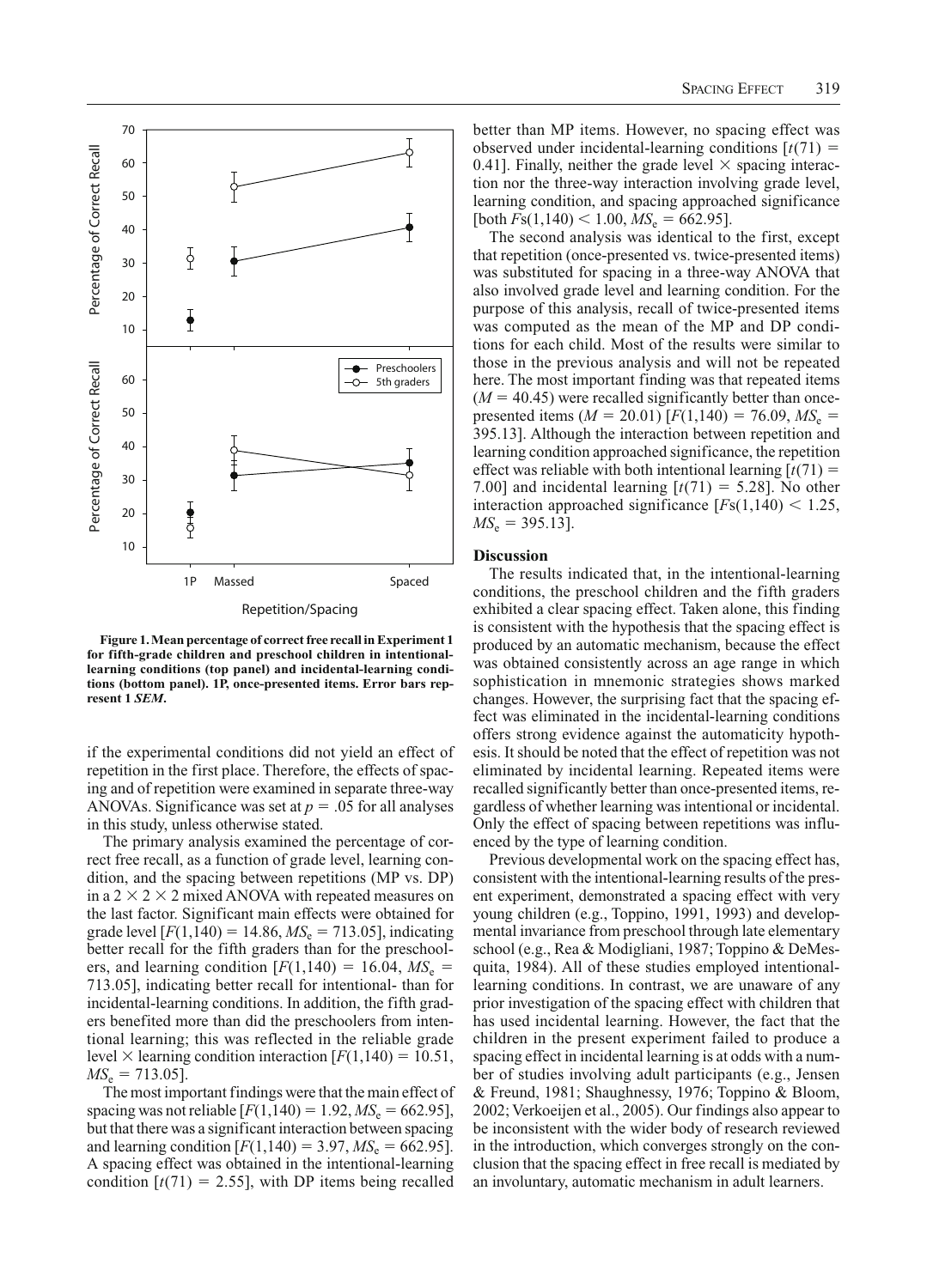The fact that the spacing effect was eliminated in the incidental-learning conditions was surprising; but even more surprising was the fact that this phenomenon was not limited to the youngest, least sophisticated children. Fifthgrade children possess a level of mnemonic and strategic sophistication that substantially overlaps that of adults; our results suggest, however, that incidental learning has a different influence on the spacing effect in these children than it does in adults. Therefore, in the remainder of this study, we focused on the spacing effect in late elementary school children, leaving further study of the spacing effect in very young children for a later time.

# **EXPERIMENT 2**

The primary goal of Experiment 2 was to determine whether the surprising results of Experiment 1 were replicable. A secondary goal was to rule out the possibility that our procedures did not adequately control the spacing between repetitions. Our procedures included a 4-sec blank interval between successive presentations of list items, including between the first and second occurrences of massed-repetition items. It seemed at least possible that, in incidental-learning conditions with no mnemonic activity to bridge the gap, this interval may have been sufficient to convert nominal massed repetitions into functional spaced repetitions, thus eliminating the spacing effect. Therefore, we used fifth-grade children in an exact replication of Experiment 1, except that a 2-sec, rather than a 4-sec, interval separated successive item presentations.

#### **Method**

**Participants and Design**. The participants were 48 fifth graders (mean age  $= 128.6$  months, range  $= 116-142$ ), half of whom were randomly assigned to each learning condition (intentional vs. incidental) in a  $2 \times 3$  (learning condition  $\times$  repetition/spacing) mixed factorial design with the second factor varied within participants.

**Materials and Procedure**. Materials and procedures were identical to those used in Experiment 1, except that the blank interval separating successive item presentation was 2 sec.

# **Results**

Figure 2 presents the mean percentage of correct free recall, as a function of learning condition and repetition/ spacing. The primary analysis was a  $2 \times 2$  mixed ANOVA (learning condition  $\times$  spacing) with repeated measures on the second factor. Intentional learning led to better recall than did incidental learning  $[F(1,46) = 13.90]$ ,  $MS_e = 706.41$ ]. The main effect of spacing was not reliable  $[F(1,46) = 1.95, MS_e = 720.55]$ , but the interaction between spacing and learning condition was significant  $[F(1,46) = 7.19, M_s = 720.55]$ . Children exhibited a spacing effect in the intentional-learning condition  $[t(23) = 2.64]$  but not in the incidental-learning condition  $[t(23) = 1.01]$ .

The second analysis was identical to the first, except that repetition (once presented vs. twice presented) was substituted for the spacing variable. This analysis revealed a main effect of learning condition  $[F(1,46) = 17.98]$ ,  $MS_e = 561.42$ ] and a main effect of repetition  $[F(1,46) =$ 15.13,  $MS_e = 390.82$ ], with repeated items ( $M = 39.89$ )



**Figure 2. Mean percentage of correct free recall in Experiment 2 by fifth-grade children, as a function of intentional versus incidental learning, with a 2-sec interval between items. 1P, oncepresented items. Error bars represent 1** *SEM***.**

being recalled better than once-presented items (*M* 24.19). The interaction was not reliable  $[F(1,46) < 1.00]$ .

# **Discussion**

The results of this experiment clearly replicate the surprising outcome of Experiment 1. The children exhibited a spacing effect when learning was intentional, but not when it was incidental. Furthermore, the lack of a spacing effect was obtained under conditions in which twicepresented items were recalled better than once-presented items. Thus, the lack of a spacing effect cannot be trivialized as the product of conditions that eliminated all effects of repetition.

We replicated the children's performance in Experiment 1, in spite of using a shorter (2-sec) interval between item presentations. Therefore, the children's failure to exhibit a spacing effect in incidental free recall cannot be easily attributed to an interstimulus interval that effectively turned all repeated items into spaced repetitions.

# **EXPERIMENT 3**

The results of Experiments 1 and 2 are not consistent with studies in which adult participants exhibited a spacing effect in both intentional- and incidental-learning conditions (e.g., Toppino & Bloom, 2002; Verkoeijen et al., 2005). This apparent discrepancy may reflect a developmentally related change in the way information is processed by children and by adults. However, adults have never been exposed to conditions comparable to those used in our Experiments 1 and 2. Perhaps they would perform similarly to the children if the conditions were the same. Therefore, in Experiment 3, we used college students to assess the spacing effect in free recall under conditions that were nearly identical to those used with the children in our previous experiments. The only difference was that the lists for the college students were longer. This was necessary in order to avoid ceiling effects.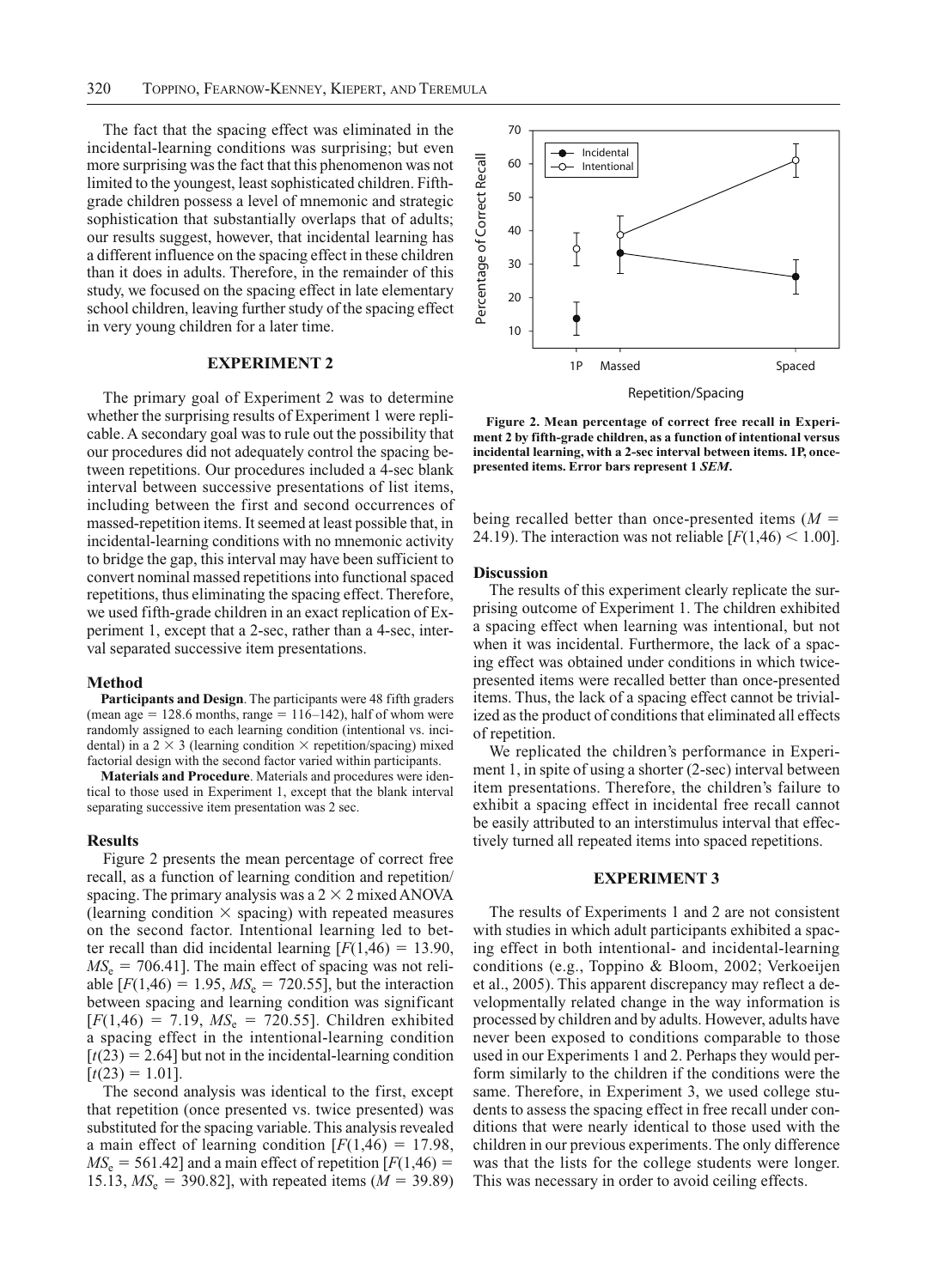**Participants and Design**. The participants were 96 college students, half of whom were randomly assigned to each of the learning conditions of a 2  $\times$  2 mixed factorial design (learning condition  $\times$ repetition/spacing) that was identical to the design of Experiment 2.

**Materials and Procedure**. Materials were the same as in Experiment 1, except that the lists were lengthened for the adult participants. Four once-presented pictures were added to the beginning and the end of the list, so that there were seven primacy and seven recency buffers. In addition, one critical experimental item was added to each repetition/spacing condition for a total of four items representing each condition (once-presented, MP, DP). The instructions were modified slightly to make them more appropriate for adults. However, all other aspects of the lists and procedures were identical to those in Experiment 1.

# **Results and Discussion**

Figure 3 presents the mean percentage of correct free recall, as a function of learning condition and repetition/ spacing.  $A$  2  $\times$  2 mixed design ANOVA indicated that recall was better in the intentional- than in the incidental-learning conditions  $[F(1,94) = 6.37, MS_e = 625.76]$ . More important, there was a reliable main effect of spacing, in which recall was better for spaced than for massed repetitions  $[F(1,94) = 5.82, MS_e = 470.07]$ ; the interaction between spacing and learning condition did not approach significance  $[F(1, 94)$  < 1.00]. The second analysis involving repetition rather than spacing revealed only two main effects: Repeated items were recalled better than once-presented items  $[F(1,94) = 62.88, MS_e = 302.50]$ , and intentional learning led to better performance than did incidental learning  $[F(1,94) = 11.23, MS_e = 428.16]$ .

The fact that college students produced a spacing effect in both intentional- and incidental-learning conditions is consistent with previous results obtained with adults (e.g., Verkoeijen et al., 2005) and is consistent with the hypothesis that the spacing effect in free recall is produced by an automatic mechanism. The fact that children do not exhibit a spacing effect in essentially identical incidental-learning conditions, however, suggests that the automaticity of the



**Figure 3. Mean percentage of correct free recall in Experiment 3 by college students, as a function of intentional versus incidental learning. 1P, once-presented items. Error bars represent 1** *SEM***.**

spacing effect depends on some aspect of processing that is limited in children and that changes with development. In Experiment 4, we will explore the nature of the limitation in children's processing and, by implication, what it is that changes as they grow into adults.

# **EXPERIMENT 4**

Experimental findings on the spacing effect in children's free recall present an interesting puzzle. The fact that children exhibit a spacing effect in free recall under conditions of intentional learning but not under conditions of incidental learning is clear evidence that the mechanism producing the effect is based on a voluntary process. However, when learning is intentional, the evidence strongly supports the conclusion that the spacing effect in children *is* produced by an automatic, involuntary mechanism. Most notably, 3-year-olds yield a spacing effect in free recall, and the effect is not diminished when to-beremembered pictures are presented at a fast rate of 1 sec per item (Toppino, 1991). How can these conflicting sets of findings be reconciled?

One hypothesis is that the spacing effect is produced by an automatic mechanism, but that the operation of this mechanism is contingent upon some aspect of intentional learning that acts like a switch. When the switch is on, the automatic process underlying the spacing effect is enabled. However, when the switch is off, as it apparently was in the incidental-learning conditions of our experiments, the spacing effect does not occur automatically.

The switch mechanism in children could be intentional learning per se. That is, early in development, the intent to learn may be necessary to activate the automatic process underlying the spacing effect. Alternatively, intentional learning may be correlated with some process that is sufficient to activate the automatic mechanism underlying the spacing effect, regardless of the intent to learn. A potential candidate in this regard is semantic processing.

Our incidental-learning procedures did not require semantic processing of the to-be-remembered pictures. With such a shallow processing task, the children in our experiments may have engaged in minimal semantic processing when learning was incidental, but engaged in more extensive or elaborate semantic processing when it was intentional. This would have produced the obtained pattern of results if minimal semantic processing was insufficient to enable an automatic spacing effect, but more extensive or elaborate semantic processing was sufficient.

Some encouragement for the semantic-processing hypothesis comes from recognition and frequency-judgment experiments that obtained a spacing effect with adults following incidental semantic processing of words, but not following incidental graphemic processing (Challis, 1993; Rose & Rowe, 1976; see also Russo & Mammarella, 2002). These findings have been interpreted as evidence for a deficient-processing account of the spacing effect, in which massed repetitions are remembered more poorly than spaced repetitions, because the former receive less semantic processing. For example, semantic processing of the second occurrence of a massed item may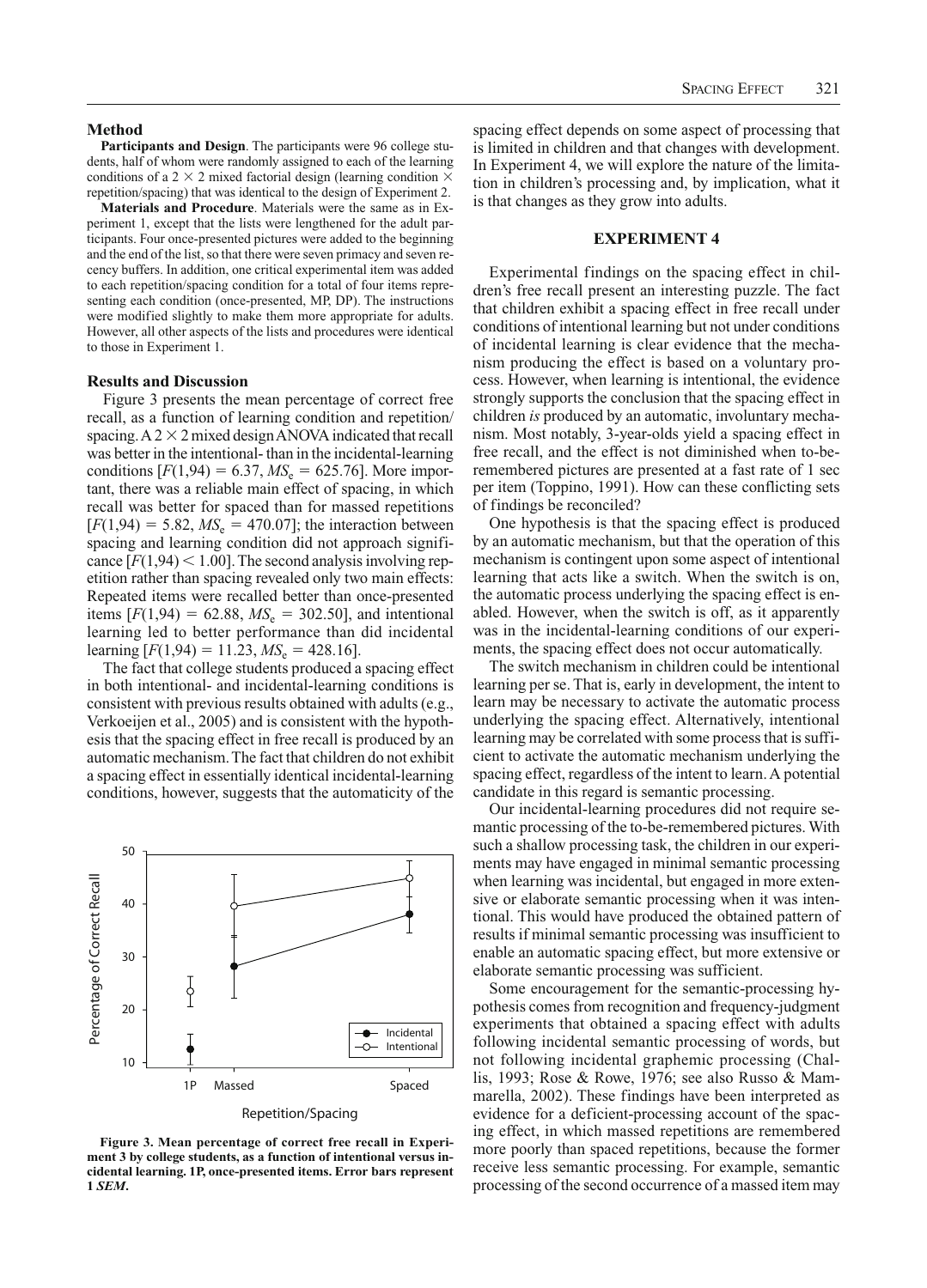be minimized because it is highly primed by the first presentation (Challis, 1993), or because it is recognized as a repetition, and processing is terminated without the need for elaborate semantic processing (Rose, 1980; Rose & Rowe, 1976). Although these hypotheses have been formulated in the context of research on cued-memory tasks involving conceptually driven processes (e.g., frequency judgments of meaningful stimuli), there is no obvious reason why similar processes could not influence other conceptually driven retrieval tasks, such as free recall.

In Experiment 4, we assessed the incidental free recall of fourth and fifth graders using a shallow processing task similar to that used in our previous studies versus a comparable semantic processing task. If the spacing effect in children is contingent upon the intent to learn per se, no spacing effect should be observed in either condition. However, if elaborate semantic-processing can enable an automatic spacing effect, children should exhibit a spacing effect when incidental learning involves a semantic processing task, but not when it involves a shallow processing task.

#### **Method**

**Participants and Design**. Participants were fourth- and fifthgrade children (mean age  $= 127.1$  months, range  $= 118-140$ months). The design was a  $2 \times 3$  (type of processing  $\times$  repetition/ spacing) mixed factorial. Type of processing (semantic vs. shallow) was varied between participants, and 24 children were randomly assigned to each condition. Repetition/spacing (once-presented, MP, DP) was varied within participants.

**Materials**. Lists of pictures were constructed in the same manner as for Experiments  $1-\overline{3}$ . In addition to half of the pictures appearing on each side of the screen, half of the pictures were of relatively small items, and half were of relatively large items. The actual pictures were all of a standard size, with *small* and *large* being differentiated according to whether their referent would or would not fit into the pocket of an apron that was used in the experiment. Across participants and lists, the items of each size occurred equally often on each side of the screen and within each repetition/spacing condition. One other change was that the screen was divided, so that the left half had a red background and the right half had a blue background.

**Procedure**. The procedure was the same as in Experiments 1–3, but with the following exceptions: In the semantic processing task, the children were required to predict whether the next picture would be of a small or a large item, defined by the relation of its referent to the pocket of the experimenter's apron. They responded by saying "small" or "large" before the picture was presented, and they could determine the accuracy of their prediction when the picture subsequently appeared. In this condition, however, evaluating the correctness of a prediction required semantic processing, because the actual size of the referent could not be determined from the size of the picture. In the shallow processing task, children predicted the side on which the next picture would appear, as in Experiments 1–3. However, so that both processing conditions would have a comparable verbal response, children in the shallow condition designated the predicted side of the screen by saying "red" or "blue." Pilot work had indicated that the distinction between left and right was confusing for some of the children.

## **Results and Discussion**

Figure 4 presents the mean percentage of correct free recall, as a function of repetition/spacing and type of processing. The primary analysis was a  $2 \times 2$  (type of processing  $\times$  spacing) mixed ANOVA with repeated measures on the second factor. Semantic processing led to better recall



**Figure 4. Mean percentage of correct incidental free recall by children in Experiment 4, as a function of semantic versus shallow processing. 1P, once-presented items. Error bars represent 1** *SEM***.**

than did shallow processing  $[F(1,46) = 18.90, MS_e]$ 801.51]. Although the main effect of spacing was not reliable  $[F(1,46) = 2.91]$ , there was a significant interaction involving spacing and the type of processing  $[F(1,46) =$ 5.13, both  $MS_e$ s = 583.35]. The children exhibited a spacing effect following semantic processing  $[t(47) = 2.11]$ but not following shallow processing  $[t(47) = 0.67]$ .

The second major analysis was a  $2 \times 2$  mixed ANOVA with type of processing as the between-participants factor and repetition (once-presented vs. twice-presented) as the within-participants factor. Twice-presented items were recalled better than were once-presented items  $[F(1,46) =$ 16.81,  $MS_e = 665.24$ ]. Thus, once again, the failure of spacing to affect recall following shallow processing was obtained under conditions in which repetition did benefit recall. In addition, semantic processing yielded better recall than did shallow processing  $[F(1,46) = 29.22, MS_e =$ 432.93], but the type of processing did not interact with repetition  $[F(1,46) < 1.00, MS_e = 665.24]$ .

The obtained differences in recall due to the type of processing in which the children engaged constitute the classic "levels-of-processing effect." The presence of this effect indicates that we were successful in inducing greater semantic processing by requiring the participants to predict whether a picture's referent would fit into the experimenter's apron pocket. The children in the shallowprocessing condition did not produce a spacing effect, replicating the results of Experiments 2 and 3. The spacing effect that was obtained in our semantic-processing condition indicates that the intent to learn is not necessary to enable an automatic spacing effect in children's free recall, and that engaging in relatively elaborate semantic processing is sufficient to do so.

#### **GENERAL DISCUSSION**

Our results both support and place limits on the hypothesis that the spacing effect in free recall is the product of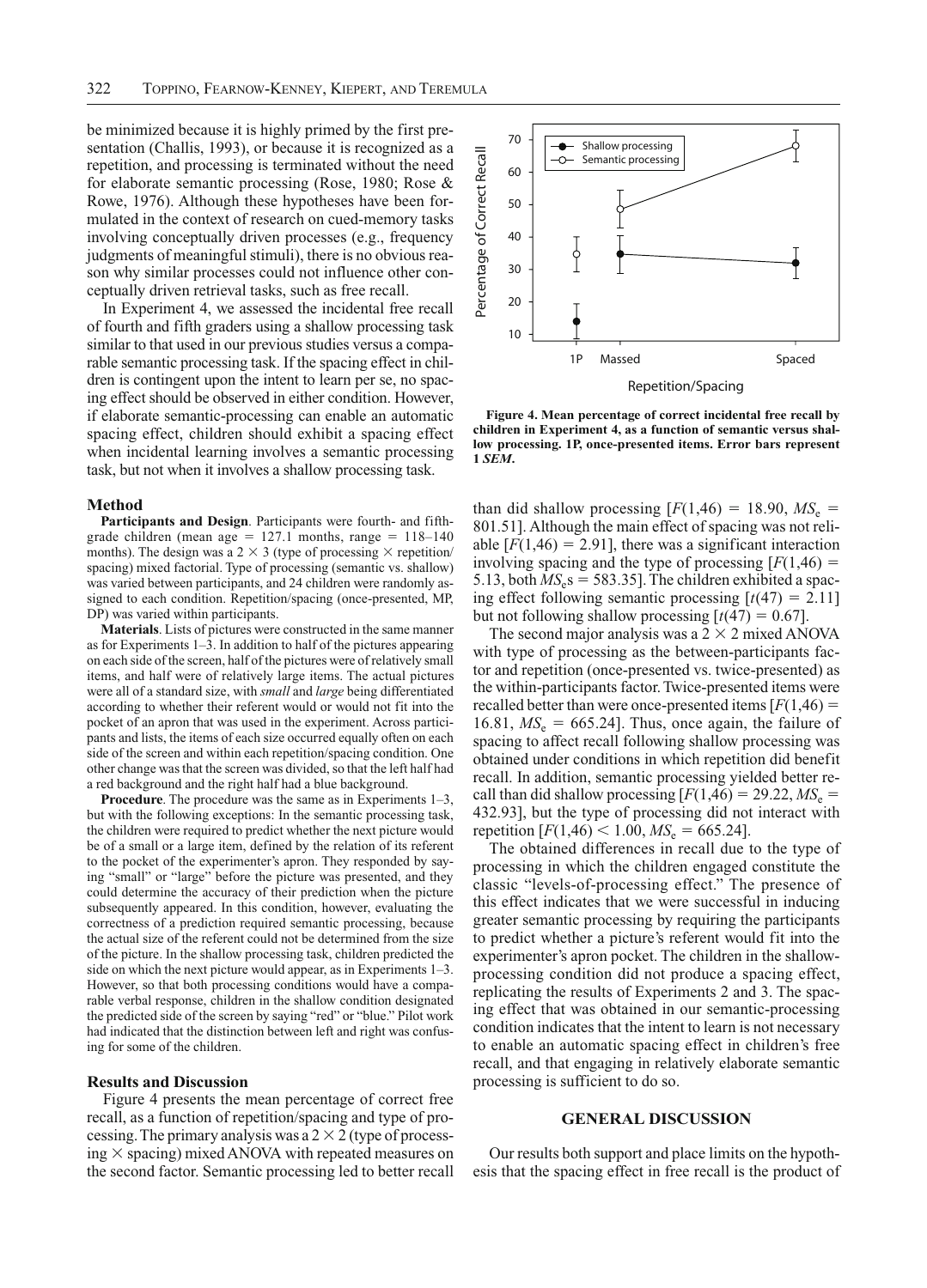an automatic, underlying mechanism. When learning was intentional, preschool children, elementary school children, and college students all exhibited a spacing effect. This persistent manifestation of the effect across an age span in which memory strategies range from minimal to highly sophisticated is consistent with the automaticity hypothesis. A limit to the automaticity of the spacing effect was revealed by the fact that the children exhibited a spacing effect in incidental free recall when they performed a task requiring relatively extensive or elaborate semantic processing, but not when they engaged in a shallow task requiring minimal semantic processing. This limitation on automaticity, however, was no longer apparent in young adults, who exhibited a spacing effect in incidental free recall after engaging in the same shallow processing task that had failed to yield a spacing effect in the children.

Nothing about elaborate semantic processing per se explains why free recall should improve with increased spacing between repetitions. Therefore, the fact that elaborate semantic processing led to a spacing effect in the children's incidental free recall suggests that its function was to enable a mechanism capable of automatically causing the effect. Put another way, the spacing effect in the children's incidental free recall was produced automatically, but the automatic mechanism did not operate unless the children voluntarily engaged in elaborate semantic processing.

Our findings clearly indicate that elaborate semantic processing is sufficient to enable an automatic spacing effect. Although we cannot rule out the extent of processing as the critical factor, semantic processing seems particularly important in the context of free recall, which may be the quintessential conceptually driven retrieval task. The semantic-processing hypothesis also accords well with other aspects of our data. First, participants of all ages may voluntarily engage in elaborate semantic processing when they know that their memory will be tested (e.g., Craik & Tulving, 1975; Hyde & Jenkins, 1969). This is consistent with the ubiquitous spacing effect obtained in intentionallearning conditions (Experiments 1–3). Second, as a result of extensive experience that younger children lack, college students may be more likely to process pictures semantically even when it is not explicitly required. This could occur either because relatively elaborate semantic processing has become automatized in college students, or because they are more likely to spontaneously adopt a strategy that incorporates elaborate semantic processing. Either alternative would account for the fact that, under shallow incidental-learning conditions, the college students exhibited a spacing effect (Experiment 3), whereas the children did not (Experiments 1, 2, and 4).

If the spacing effect in our experiments is contingent upon the degree of semantic processing, what does this imply about the nature of the automatic mechanism that actually produces the effect? The most straightforward explanation of our findings is a deficient-processing account similar to that proposed in the context of cuedmemory research (Challis, 1993; Rose & Rowe, 1976; Russo et al., 1998). When conceptually driven, explicit tests, such as free recall, are involved, performance is assumed to improve with increases in the total amount of semantic processing, accumulated across repetitions. As we noted earlier, Challis hypothesized that the amount of semantic processing was greater for spaced than for massed repetitions, as a result of automatic semantic priming of an item's second presentation. He proposed that the degree of priming declines with increased spacing between repetitions and is inversely related to the degree to which semantic information is elaborated on the second presentation. A similar mechanism was proposed by Rose and Rowe, who assumed that the second occurrence of a massed repetition would be recognized as a repetition, thus terminating processing after little semantic analysis. Either hypothesis would account for our results, as long as one assumes that the proposed mechanism would be rendered ineffective when learners fail to engage in elaborate semantic processing.

The fact that a theory developed in the context of cuedmemory research can account so well for our results involving children's free recall suggests that the spacing effect in cued-memory and free recall tasks may have more in common than recent trends in theorizing would suggest. However, although the theory accounts well for our data, it is limited by the fact that the proposed mechanisms involve short-lived processes. These mechanisms may contribute importantly to the markedly poor performance usually obtained with massed repetitions, relative to that obtained with repetitions involving short, distributed lags. However, the mechanisms seem inadequate, by themselves, to account for the facts that (1) performance often improves across a range of very long lags (e.g., Melton, 1970; Verkoeijen et al., 2005); (2) with longer lags, performance appears to be an inverted-U-shaped function of spacing (e.g., Toppino, Hara, & Hackman, 2002; Verkoeijen et al., 2005); and (3) the optimal spacing between repetitions may increase with the length of the retention interval (e.g., Cepeda, Pashler, Vul, Wixted, & Rohrer, 2006).

Contextual variability theories (without study-phase retrieval) do not easily explain why the presence or absence of the spacing effect depends on whether or not children engage in elaborate semantic processing. If contextual cues drift spontaneously with the passage of time and/or other events, and if they are encoded with an item automatically, a spacing effect should occur in incidental free recall, regardless of the level of processing. Even when contextual variability is embedded within a more comprehensive theory, such as Glenberg's (1979) component- levels theory, it is not clear why the effect of contextual variability would be insufficient to produce a spacing effect in the absence of relatively extensive semantic processing.

Theories that rely on study-phase retrieval may be more promising, because a learner's level of processing may affect the probability of successful study-phase retrieval. Elaborate semantic processing may be more likely than more shallow processing to yield successful study-phase retrieval, thus enabling the effective operation of contextual variability (Raaijmakers, 2003; Verkoeijen et al., 2004) or whatever other mechanism (e.g., retrieval practice; Thios & D'Agostino, 1976) actually produces the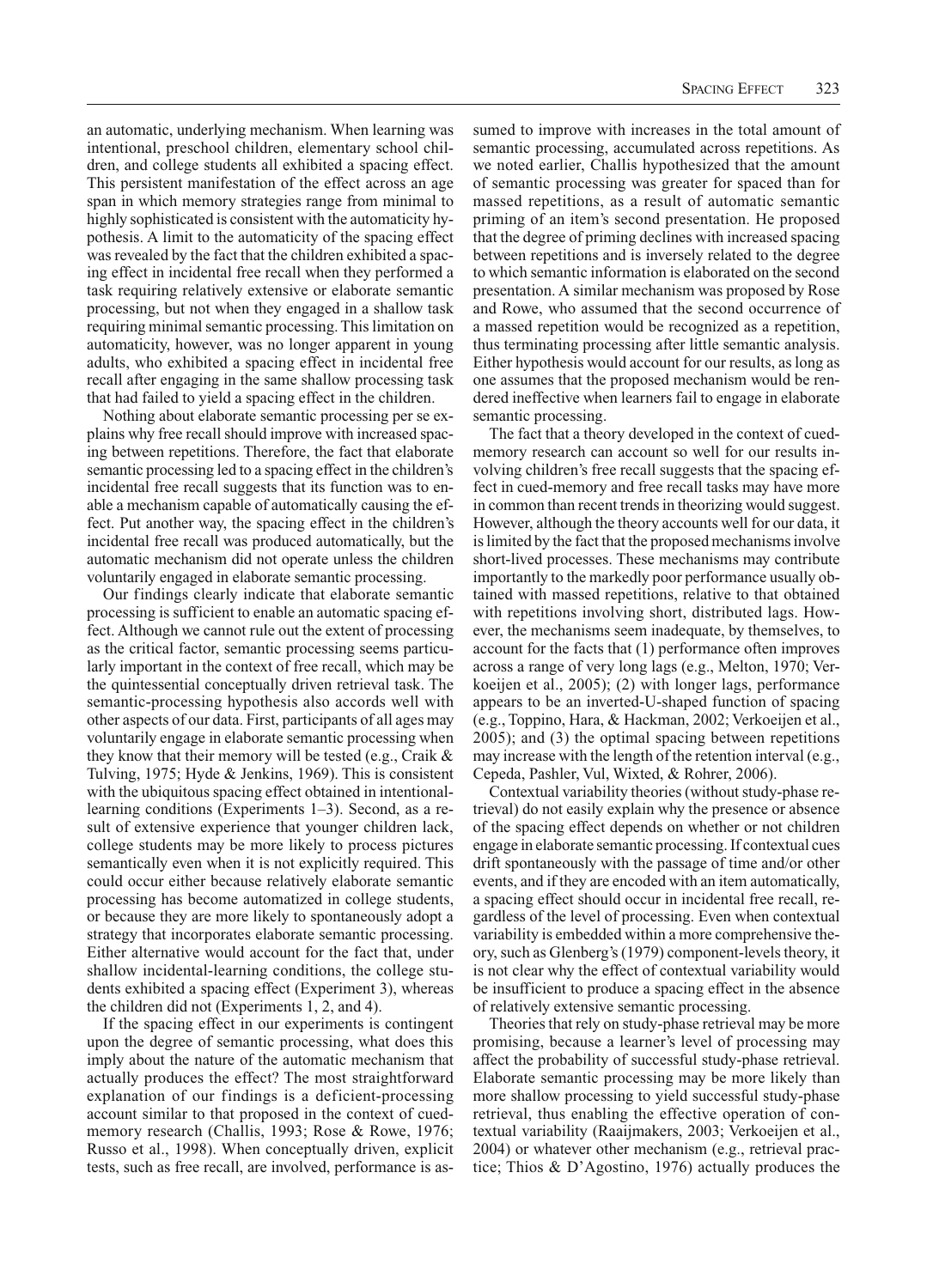spacing effect. However, this assumption by itself does not account for our results with children.

According to theories that incorporate study-phase retrieval, the effect of spacing repetitions is the result of two opposing forces (Toppino & Bloom, 2002; Verkoeijen et al., 2005). The benefit of repetition, assuming successful study-phase retrieval, becomes greater as spacing increases (e.g., greater contextual variability, or more effective retrieval practice), whereas the likelihood of study-phase retrieval being successful declines as spacing increases. This leads to the expectation that performance will first improve and then decline as the spacing between repetitions becomes greater (e.g., Verkoeijen et al., 2005). The apex of this function should occur at a greater level of spacing when learning involves elaborate semantic processing, rather than more shallow processing, because the former is more favorable for successful study-phase retrieval. However, shallow processing should not eliminate the increasing portion of the spacing function; this part of the function should simply be restricted to shorter lags. Thus, a theory that includes study-phase retrieval does not necessarily predict our results with children, although it remains possible that such a theory could account for our results, with appropriate assumptions about the exact shape of the spacing function in the various processing conditions.

### **Conclusion**

In agreement with the vast majority of studies that have investigated the spacing effect in free recall, our results support the hypothesis that the effect is produced by a mechanism that operates automatically. However, our results indicate that the automatic mechanism underlying the spacing effect is contingent on other processes that may be under voluntary control, and that, in children, the automatic mechanism can be enabled by elaborate semantic processing. It seems likely that this also applies to adults in whom elaborate semantic processing is more pervasive, perhaps because it has become automatized, or because adults are more likely to incorporate it into their current strategies. The role of elaborate semantic processing places constraints on the nature of the mechanism that actually produces the spacing effect in free recall. Our results seem to be accommodated most readily by a deficient-processing mechanism that moderates the amount of elaborate semantic processing received by a repeated item. An account involving study-phase retrieval (with or without contextual variability) also remains possible, but a hypothesis based on contextual variability without study-phase retrieval is not easily reconciled with our results.

# **AUTHOR NOTE**

This research was supported in part by Grant HD21209 from the National Institute of Child Health and Human Development. The authors thank M. C. Klotz and Maura G. Sabatos for their assistance in collecting and analyzing the data for Experiments 2 and 4, respectively. We also thank three anonymous reviewers for their helpful comments on an earlier draft of this article. Correspondence concerning this article should be addressed to T. C. Toppino, Department of Psychology, Villanova University, 800 Lancaster Ave., Villanova, PA 19085 (e-mail: thomas .toppino@villanova.edu).

# **REFERENCES**

- BAKER-WARD, L., ORNSTEIN, P. A., & HOLDEN, D. J. (1984). The expression of memorization in early childhood. *Journal of Experimental Child Psychology*, **37**, 555-575.
- BALOTA, D. A., DUCHEK, J. M., & PAULLIN, R. (1989). Age-related differences in the impact of spacing, lag, and retention interval. *Psychology & Aging*, **4**, 3-9.
- BRAUN, K., & RUBIN, D. C. (1998). The spacing effect depends on an encoding deficit, retrieval, and time in working memory: Evidence from once-presented words. *Memory*, **6**, 37-65.
- Cepeda, N. J., Pashler, H., Vul, E., Wixted, J. T., & Rohrer, D. (2006). Distributed practice in verbal recall tasks: A review and quantitative synthesis. *Psychological Bulletin*, **132**, 354-380.
- Challis, B. H. (1993). Spacing effects on cued-memory tests depend on level of processing. *Journal of Experimental Psychology: Learning, Memory, & Cognition*, **19**, 389-396.
- Craik, F. I. M., & Tulving, E. (1975). Depth of processing and the retention of words in episodic memory. *Journal of Experimental Psychology: General*, **104**, 268-294.
- Glanzer, M. (1969). Distance between related words in free recall: Trace of the STS. *Journal of Verbal Learning & Verbal Behavior*, **8**, 105-111.
- Glenberg, A. M. (1979). Component-levels theory of the effects of spacing of repetitions on recall and recognition. *Memory & Cognition*, **7**, 95-112.
- Greene, R. L. (1989). Spacing effects in memory: Evidence for a twoprocess account. *Journal of Experimental Psychology: Learning, Memory, & Cognition*, **15**, 371-377.
- Hintzman, D. L. (1974). Theoretical implications of the spacing effect. In R. L. Solso (Ed.), *Theories in cognitive psychology: The Loyola symposium* (pp. 77-99). Hillsdale, NJ: Erlbaum.
- Hintzman, D. L., & Rogers, M. K. (1973). Spacing effects in picture memory. *Memory & Cognition*, **1**, 430-434.
- HYDE, T. S., & JENKINS, J. J. (1969). Differential effects of incidental tasks on the organization of recall of a list of highly associated words. *Journal of Experimental Psychology*, **82**, 472-481.
- JENSEN, T. D., & FREUND, J. S. (1981). Persistence of the spacing effect in incidental free recall: The effect of external list comparisons and intertask correlations. *Bulletin of the Psychonomic Society*, **18**, 183-186.
- KRAFT, R. N., & JENKINS, J. J. (1981). The lag effect with aurally presented passages. *Bulletin of the Psychonomic Society*, **17**, 132-134.
- Mammarella, N., Avons, S. E., & Russo, R. (2004). A short-term perceptual priming account of spacing effects in explicit cued-memory tasks for unfamiliar stimuli. *European Journal of Cognitive Psychology*, **16**, 387-402.
- Mammarella, N., Russo, R., & Avons, S. E. (2002). Spacing effects in cued-memory tasks for unfamiliar faces and nonwords. *Memory & Cognition*, **30**, 1238-1251.
- MELTON, A. W. (1970). The situation with respect to the spacing of repetitions and memory. *Journal of Verbal Learning & Verbal Behavior*, **9**, 596-606.
- Ornstein, P. A., Baker-Ward, L., & Naus, M. J. (1988). The development of mnemonic skill. In F. E. Weinert & M. Perlmutter (Eds.), *Memory development: Universal changes and individual differences* (pp. 31-50). Hillsdale, NJ: Erlbaum.
- PRESSLEY, M., & HILDEN, K. (2006). Cognitive strategies. In W. Damon & R. M. Lerner (Series Eds.) & D. Kuhn & R. S. Siegler (Vol. Eds.), *Handbook of child psychology: Vol 2. Cognition, perception, and language* (6th ed., pp. 511-556). New York: Wiley.
- RAAIJMAKERS, J. G. W. (2003). Spacing and repetition effects in human memory: Application of the SAM model. *Cognitive Science*, **27**, 431- 452.
- REA, C. P., & MODIGLIANI, V. (1987). The spacing effect in 4- to 9-yearold children. *Memory & Cognition*, **15**, 436-443.
- Rose, R. J. (1980). Encoding variability, levels of processing, and the effects of spacing repetitions upon judgments of frequency. *Memory & Cognition*, **8**, 84-93.